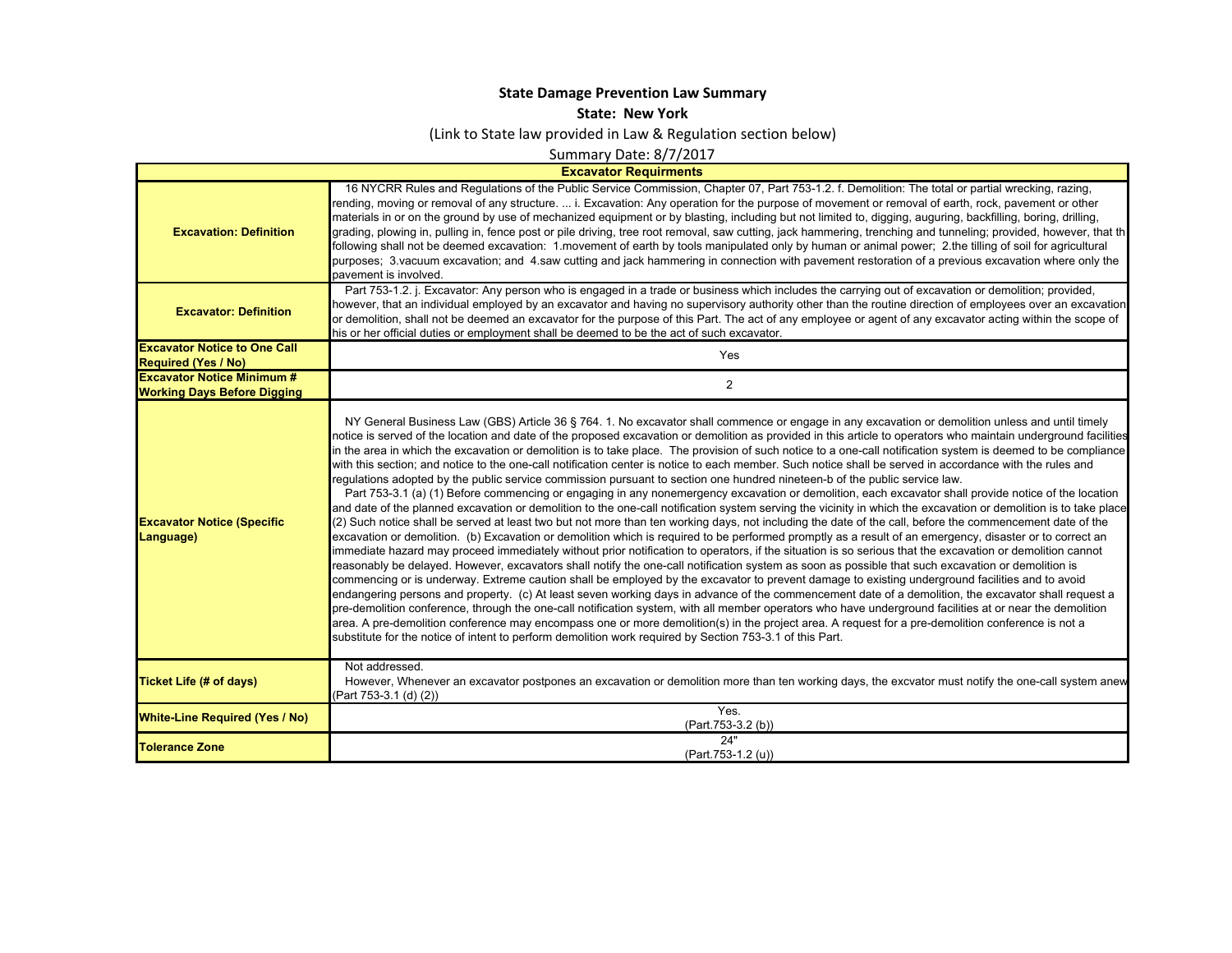| <b>Special Digging Requirements</b><br><b>Within Tolerance Zone (Specific</b><br>Language) | Part 753-3.6 Where an underground facility has been staked, marked or otherwise designated by the operator and the tolerance zone overlaps with any<br>part of the work area, or the projected line of a bore/directional drill intersects the tolerance zone, the excavator shall verify the precise location, type, size,<br>direction of run and depth of such underground facility or its en-casement. Verification shall be completed before the excavation or demolition is commence<br>or shall be performed as the work progresses. (a) Powered or mechanized equipment may be used within the tolerance zone for removal of pavement or<br>masonry but only to the depth of such pavement or masonry. (1) Below the depth of pavement or masonry, powered equipment may be used in the<br>tolerance zone prior to the verification of the location of facilities when agreed to in writing by the affected operator(s). (2) Operators, or their agents and<br>contractors working under their direction, may use powered equipment to locate their own facilities within the tolerance zone. (b) The verification of<br>underground facilities furnishing gas or liquid petroleum products shall be accomplished by the excavator by exposing the underground facility or its<br>encasement to view by means of hand dug test holes at one or more points where the work area and tolerance zone overlap, or more points as designated<br>by the operators of such facilities. (c) The verification of underground facilities other than those furnishing gas or liquid petroleum products shall be<br>performed at one or more points for each such underground facility as may be required by the operator. Verification shall be accomplished by exposing the<br>underground facility or its encasement to view by hand dug test holes or by other means mutually agreed to by the excavator and operator.<br>Part 753-3.8 After verifying the location of an underground facility, the excavator shall not employ powered or mechanical excavating equipment closer<br>than four inches in any direction from the staked, marked or otherwise designated or known outside diameter or perimeter of such facility or its protective<br>coating unless agreed to in writing by the operator of the affected underground facility. Any such written agreement shall be furnished to the excavator by th<br>operator, upon request. |
|--------------------------------------------------------------------------------------------|----------------------------------------------------------------------------------------------------------------------------------------------------------------------------------------------------------------------------------------------------------------------------------------------------------------------------------------------------------------------------------------------------------------------------------------------------------------------------------------------------------------------------------------------------------------------------------------------------------------------------------------------------------------------------------------------------------------------------------------------------------------------------------------------------------------------------------------------------------------------------------------------------------------------------------------------------------------------------------------------------------------------------------------------------------------------------------------------------------------------------------------------------------------------------------------------------------------------------------------------------------------------------------------------------------------------------------------------------------------------------------------------------------------------------------------------------------------------------------------------------------------------------------------------------------------------------------------------------------------------------------------------------------------------------------------------------------------------------------------------------------------------------------------------------------------------------------------------------------------------------------------------------------------------------------------------------------------------------------------------------------------------------------------------------------------------------------------------------------------------------------------------------------------------------------------------------------------------------------------------------------------------------------------------------------------------------------------------------------------------------------------------------------------------------------------------|
| <b>Hand Dig / Vacuum or Soft</b>                                                           | Yes.                                                                                                                                                                                                                                                                                                                                                                                                                                                                                                                                                                                                                                                                                                                                                                                                                                                                                                                                                                                                                                                                                                                                                                                                                                                                                                                                                                                                                                                                                                                                                                                                                                                                                                                                                                                                                                                                                                                                                                                                                                                                                                                                                                                                                                                                                                                                                                                                                                         |
| <b>Excavation Within Tolerance Zone</b><br>(Yes / No)                                      | (Part.753-3.6 (b))                                                                                                                                                                                                                                                                                                                                                                                                                                                                                                                                                                                                                                                                                                                                                                                                                                                                                                                                                                                                                                                                                                                                                                                                                                                                                                                                                                                                                                                                                                                                                                                                                                                                                                                                                                                                                                                                                                                                                                                                                                                                                                                                                                                                                                                                                                                                                                                                                           |
| <b>Preserve / Maintain Marks</b>                                                           | Yes.                                                                                                                                                                                                                                                                                                                                                                                                                                                                                                                                                                                                                                                                                                                                                                                                                                                                                                                                                                                                                                                                                                                                                                                                                                                                                                                                                                                                                                                                                                                                                                                                                                                                                                                                                                                                                                                                                                                                                                                                                                                                                                                                                                                                                                                                                                                                                                                                                                         |
| <b>Required (Yes / No)</b>                                                                 | (Part.753-3.5)                                                                                                                                                                                                                                                                                                                                                                                                                                                                                                                                                                                                                                                                                                                                                                                                                                                                                                                                                                                                                                                                                                                                                                                                                                                                                                                                                                                                                                                                                                                                                                                                                                                                                                                                                                                                                                                                                                                                                                                                                                                                                                                                                                                                                                                                                                                                                                                                                               |
| <b>Call Again If No Response from</b>                                                      | Yes.                                                                                                                                                                                                                                                                                                                                                                                                                                                                                                                                                                                                                                                                                                                                                                                                                                                                                                                                                                                                                                                                                                                                                                                                                                                                                                                                                                                                                                                                                                                                                                                                                                                                                                                                                                                                                                                                                                                                                                                                                                                                                                                                                                                                                                                                                                                                                                                                                                         |
| <b>Operator Or Signs Of Unmarked</b><br><b>Facilities (Yes / No)</b>                       | (Part.753-3.9)                                                                                                                                                                                                                                                                                                                                                                                                                                                                                                                                                                                                                                                                                                                                                                                                                                                                                                                                                                                                                                                                                                                                                                                                                                                                                                                                                                                                                                                                                                                                                                                                                                                                                                                                                                                                                                                                                                                                                                                                                                                                                                                                                                                                                                                                                                                                                                                                                               |
| <b>Notify One-Call if Marks Moved or</b>                                                   | Yes.                                                                                                                                                                                                                                                                                                                                                                                                                                                                                                                                                                                                                                                                                                                                                                                                                                                                                                                                                                                                                                                                                                                                                                                                                                                                                                                                                                                                                                                                                                                                                                                                                                                                                                                                                                                                                                                                                                                                                                                                                                                                                                                                                                                                                                                                                                                                                                                                                                         |
| No Longer Visible (Yes / No)                                                               | (Part.753-3.4 (b))                                                                                                                                                                                                                                                                                                                                                                                                                                                                                                                                                                                                                                                                                                                                                                                                                                                                                                                                                                                                                                                                                                                                                                                                                                                                                                                                                                                                                                                                                                                                                                                                                                                                                                                                                                                                                                                                                                                                                                                                                                                                                                                                                                                                                                                                                                                                                                                                                           |
| <b>Special Language Regarding</b><br><b>Trenchless Technology (Yes / No)</b>               | <b>No</b>                                                                                                                                                                                                                                                                                                                                                                                                                                                                                                                                                                                                                                                                                                                                                                                                                                                                                                                                                                                                                                                                                                                                                                                                                                                                                                                                                                                                                                                                                                                                                                                                                                                                                                                                                                                                                                                                                                                                                                                                                                                                                                                                                                                                                                                                                                                                                                                                                                    |
| <b>Separate Locate Request</b><br><b>Required for Each Excavator (Yes)</b><br>/ No)        | Yes.<br>(Part.753-3.1 (a)(1))                                                                                                                                                                                                                                                                                                                                                                                                                                                                                                                                                                                                                                                                                                                                                                                                                                                                                                                                                                                                                                                                                                                                                                                                                                                                                                                                                                                                                                                                                                                                                                                                                                                                                                                                                                                                                                                                                                                                                                                                                                                                                                                                                                                                                                                                                                                                                                                                                |
| <b>Notify Operator of Damage (Yes /</b><br>No)                                             | Yes.<br>(Part.753-3.10(b))                                                                                                                                                                                                                                                                                                                                                                                                                                                                                                                                                                                                                                                                                                                                                                                                                                                                                                                                                                                                                                                                                                                                                                                                                                                                                                                                                                                                                                                                                                                                                                                                                                                                                                                                                                                                                                                                                                                                                                                                                                                                                                                                                                                                                                                                                                                                                                                                                   |
| <b>Notify One Call Center of Damage</b>                                                    | No                                                                                                                                                                                                                                                                                                                                                                                                                                                                                                                                                                                                                                                                                                                                                                                                                                                                                                                                                                                                                                                                                                                                                                                                                                                                                                                                                                                                                                                                                                                                                                                                                                                                                                                                                                                                                                                                                                                                                                                                                                                                                                                                                                                                                                                                                                                                                                                                                                           |
| (Yes / No)                                                                                 |                                                                                                                                                                                                                                                                                                                                                                                                                                                                                                                                                                                                                                                                                                                                                                                                                                                                                                                                                                                                                                                                                                                                                                                                                                                                                                                                                                                                                                                                                                                                                                                                                                                                                                                                                                                                                                                                                                                                                                                                                                                                                                                                                                                                                                                                                                                                                                                                                                              |
| <b>Call 911 if Hazardous Materials</b><br><b>Released (Yes / No)</b>                       | Yes.<br>(Part.753-3.14 (b))                                                                                                                                                                                                                                                                                                                                                                                                                                                                                                                                                                                                                                                                                                                                                                                                                                                                                                                                                                                                                                                                                                                                                                                                                                                                                                                                                                                                                                                                                                                                                                                                                                                                                                                                                                                                                                                                                                                                                                                                                                                                                                                                                                                                                                                                                                                                                                                                                  |
| <b>Notice Exemptions (Yes / No)</b>                                                        | Yes                                                                                                                                                                                                                                                                                                                                                                                                                                                                                                                                                                                                                                                                                                                                                                                                                                                                                                                                                                                                                                                                                                                                                                                                                                                                                                                                                                                                                                                                                                                                                                                                                                                                                                                                                                                                                                                                                                                                                                                                                                                                                                                                                                                                                                                                                                                                                                                                                                          |
| <b>Notice Exemptions (Specific</b><br>Language))                                           | Part 753-1.2 (i) Excavation: Any operation for the purpose of movement or removal of earth, rock, pavement or other materials in or on the ground by use<br>of mechanized equipment or by blasting, including but not limited to, digging, auguring, backfilling, boring, drilling, grading, plowing in, pulling in, fence post<br>or pile driving, tree root removal, saw cutting, jack hammering, trenching and tunneling; provided, however, that the following shall not be deemed<br>excavation: (1) movement of earth by tools manipulated only by human or animal power; (2) the tilling of soil for agricultural purposes; (3) vacuum<br>excavation; and (4) saw cutting and jack hammering in connection with pavement restoration of a previous excavation where only the pavement is involved<br>Part 753-3.1 (a) (1) Before commencing or engaging in any non-emergency excavation or demolition, each excavator shall provide notice  (b)<br>Excavation or demolition which is required to be performed promptly as a result of an emergency, disaster or to correct an immediate hazard may proceed<br>immediately without prior notification to operators, if the situation is so serious that the excavation or demolition cannot reasonably be delayed.                                                                                                                                                                                                                                                                                                                                                                                                                                                                                                                                                                                                                                                                                                                                                                                                                                                                                                                                                                                                                                                                                                                                                                     |
| <b>Operator Response</b>                                                                   |                                                                                                                                                                                                                                                                                                                                                                                                                                                                                                                                                                                                                                                                                                                                                                                                                                                                                                                                                                                                                                                                                                                                                                                                                                                                                                                                                                                                                                                                                                                                                                                                                                                                                                                                                                                                                                                                                                                                                                                                                                                                                                                                                                                                                                                                                                                                                                                                                                              |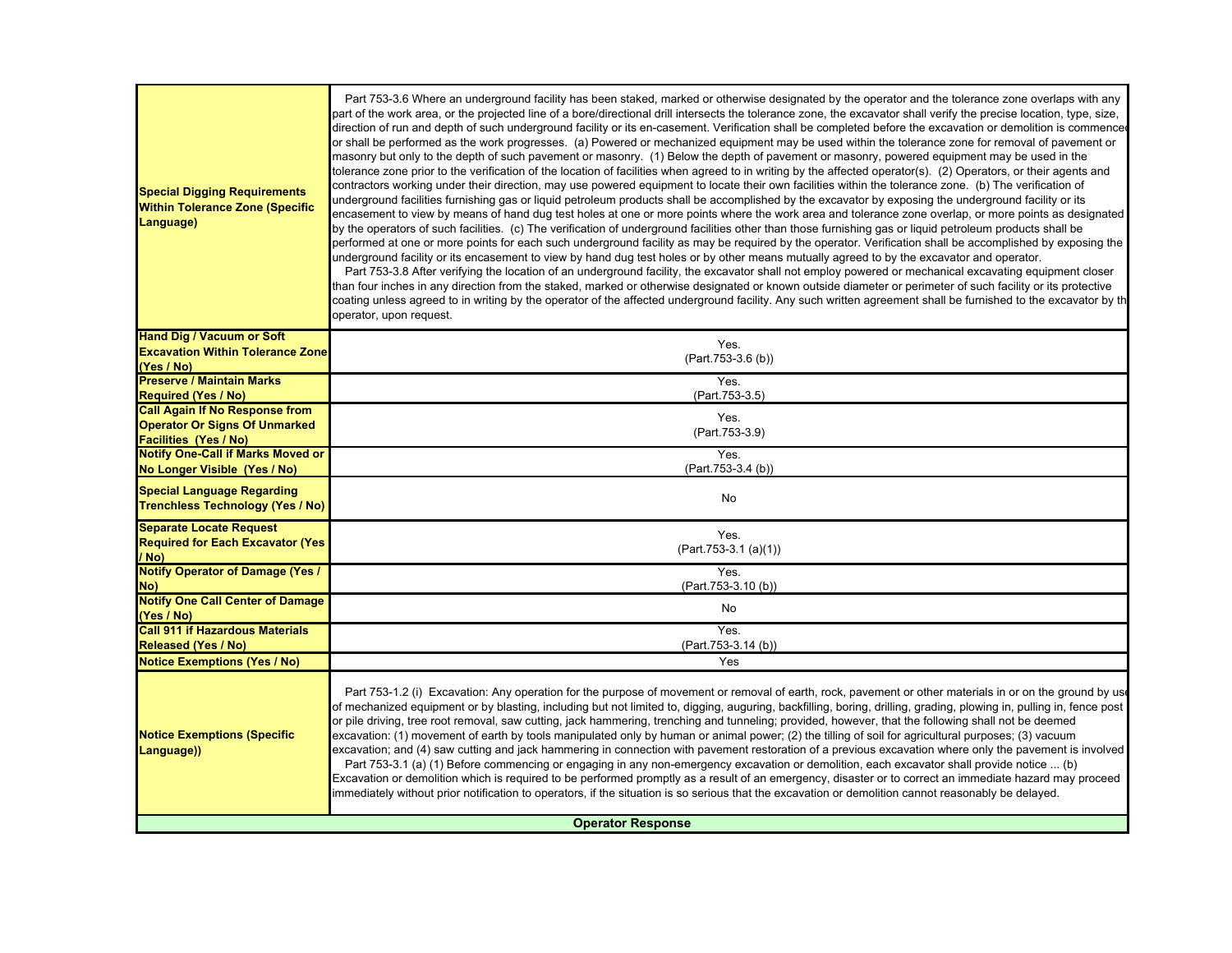| <b>Minimum # Days for Operator to</b>                                                                          |                                                                                                                                                                                                                                                                                                                                                                                                                                                                                                                                                                                                                                                                                                                                                                                                                                                                                                                                                                                                                                                                                                                                                                                                                                                                                                                                                                                                                                                                                                                                                                                                                                                                                                                                                                                                                                                                                                                                                                                                                                                                                                                                                                                                                                                                                                                                                                                           |
|----------------------------------------------------------------------------------------------------------------|-------------------------------------------------------------------------------------------------------------------------------------------------------------------------------------------------------------------------------------------------------------------------------------------------------------------------------------------------------------------------------------------------------------------------------------------------------------------------------------------------------------------------------------------------------------------------------------------------------------------------------------------------------------------------------------------------------------------------------------------------------------------------------------------------------------------------------------------------------------------------------------------------------------------------------------------------------------------------------------------------------------------------------------------------------------------------------------------------------------------------------------------------------------------------------------------------------------------------------------------------------------------------------------------------------------------------------------------------------------------------------------------------------------------------------------------------------------------------------------------------------------------------------------------------------------------------------------------------------------------------------------------------------------------------------------------------------------------------------------------------------------------------------------------------------------------------------------------------------------------------------------------------------------------------------------------------------------------------------------------------------------------------------------------------------------------------------------------------------------------------------------------------------------------------------------------------------------------------------------------------------------------------------------------------------------------------------------------------------------------------------------------|
| <b>Respond After Receiving Notice</b>                                                                          | $\overline{c}$                                                                                                                                                                                                                                                                                                                                                                                                                                                                                                                                                                                                                                                                                                                                                                                                                                                                                                                                                                                                                                                                                                                                                                                                                                                                                                                                                                                                                                                                                                                                                                                                                                                                                                                                                                                                                                                                                                                                                                                                                                                                                                                                                                                                                                                                                                                                                                            |
| (Generally)<br><b>Operator Requirements to</b><br><b>Respond to Locate Notification</b><br>(Specific Language) | Part.753-4.5 (a) Prior to the stated commencement date of the excavation or demolition work as stated in the recorded notice, the operator shall make a<br>easonable attempt to inform the excavator, by means of an Automated Positive Response (APR) system, where available, or by means of direct<br>communications with the excavator, where APR is not available, that either: (1) The operator has no underground facility in or within 15 feet of the work<br>area; or (2) Every underground facility belonging to him or her which is located in or within 15 feet of the work area has been staked, marked or otherwise<br>designated in accordance with the provisions of this Subpart. (b) Where an operator cannot complete the staking, marking or other designation of an<br>underground facility prior to the stated commencement date and time of the excavation or demolition, the operator shall promptly report such fact to the<br>excavator and shall inform the excavator of a prompt and practicable completion date which in no case shall be more than two working days after the<br>excavator's stated commencement date, unless a longer period is agreed to by both parties. (c) Whenever an excavator requests a review of any staking,<br>narking or other designation, the operator shall comply with such request as soon as possible.<br>Part 753-4.6 (a) Whenever an operator's underground facilities are in or within 15 feet of a work area, such facility shall be located, accurately and with<br>due care, by means of staking, marking or other designation in accordance with the provisions of this Subpart.<br>Part 753-4.12 Requirements concerning demolition. In addition to responding in accordance with subdivision 753-4.6(a), the operator shall attend a pre-<br>demolition conference with the excavator upon the excavators request.                                                                                                                                                                                                                                                                                                                                                                                                                                                                                              |
| <b>Minimum Standards for Locator</b>                                                                           | No                                                                                                                                                                                                                                                                                                                                                                                                                                                                                                                                                                                                                                                                                                                                                                                                                                                                                                                                                                                                                                                                                                                                                                                                                                                                                                                                                                                                                                                                                                                                                                                                                                                                                                                                                                                                                                                                                                                                                                                                                                                                                                                                                                                                                                                                                                                                                                                        |
| <b>Qualifications (Yes / No)</b>                                                                               |                                                                                                                                                                                                                                                                                                                                                                                                                                                                                                                                                                                                                                                                                                                                                                                                                                                                                                                                                                                                                                                                                                                                                                                                                                                                                                                                                                                                                                                                                                                                                                                                                                                                                                                                                                                                                                                                                                                                                                                                                                                                                                                                                                                                                                                                                                                                                                                           |
| <b>Minimum Standards for Locator</b><br><b>Qualifications</b>                                                  | Not addressed                                                                                                                                                                                                                                                                                                                                                                                                                                                                                                                                                                                                                                                                                                                                                                                                                                                                                                                                                                                                                                                                                                                                                                                                                                                                                                                                                                                                                                                                                                                                                                                                                                                                                                                                                                                                                                                                                                                                                                                                                                                                                                                                                                                                                                                                                                                                                                             |
| (Specific Language)                                                                                            |                                                                                                                                                                                                                                                                                                                                                                                                                                                                                                                                                                                                                                                                                                                                                                                                                                                                                                                                                                                                                                                                                                                                                                                                                                                                                                                                                                                                                                                                                                                                                                                                                                                                                                                                                                                                                                                                                                                                                                                                                                                                                                                                                                                                                                                                                                                                                                                           |
| <b>Law Specifies Marking Standards</b>                                                                         |                                                                                                                                                                                                                                                                                                                                                                                                                                                                                                                                                                                                                                                                                                                                                                                                                                                                                                                                                                                                                                                                                                                                                                                                                                                                                                                                                                                                                                                                                                                                                                                                                                                                                                                                                                                                                                                                                                                                                                                                                                                                                                                                                                                                                                                                                                                                                                                           |
| <b>Other Than Color</b>                                                                                        | Yes                                                                                                                                                                                                                                                                                                                                                                                                                                                                                                                                                                                                                                                                                                                                                                                                                                                                                                                                                                                                                                                                                                                                                                                                                                                                                                                                                                                                                                                                                                                                                                                                                                                                                                                                                                                                                                                                                                                                                                                                                                                                                                                                                                                                                                                                                                                                                                                       |
| (Yes / No)                                                                                                     |                                                                                                                                                                                                                                                                                                                                                                                                                                                                                                                                                                                                                                                                                                                                                                                                                                                                                                                                                                                                                                                                                                                                                                                                                                                                                                                                                                                                                                                                                                                                                                                                                                                                                                                                                                                                                                                                                                                                                                                                                                                                                                                                                                                                                                                                                                                                                                                           |
| <b>Law Specifies Marking Standards</b><br><b>Other Than Color (Specific</b><br>Language)                       | Part 753-4.6 (b) The following staking and marking requirements shall apply:  (2) All stakes and surface markings shall be color coded in accordance<br>with the provisions of this Subpart in order to identify the type of underground facility so staked or marked; (3) Stakes and surface markings shall indicate ir<br>nches the size or diameter of the underground facility or its encasement, if known; (4) Each stake and surface marking shall indicate in inches the depth of<br>the underground facility at that point, if known;  (6) Where conditions exist so as to render center line staking or marking impractical or confusing, the<br>operator may indicate the location of an underground facility by means of offset staking or remote tie-in markings which will clearly indicate the location and<br>direction of run of the facility. (c) If staking or marking are not used to indicate the location of an underground facility, the operator shall designate such<br>location in accordance with the following: (1) By exposing the underground facility or its encasement to view within the work area in a manner sufficient to<br>allow the excavator to verify the type, size, direction of run and depth of the facility; (2) By providing field representation and instruction to the excavator in<br>the work area; or (3) By any other means as mutually agreed to by the operator and excavator, including but not limited to written descriptions, photographs<br>and verbal instructions. Such agreement shall be provided in writing to the excavator upon his or her request.<br>Part 753-4.8 All staking and marking utilized for the location of underground facilities shall contain letter designations which will clearly identify the type o<br>underground facility so staked or marked. Such letters shall comply with the following code: (a) C - Communication facilities (other than telephone service).<br>(b) CH - Chemicals. (c) CTV - Cable television. (d) E - Electrical power. (e) FS - Fire signals. (f) G - Gas. (g) HPW - High-pressure water (100 psig or<br>more). (h) P - Petroleum. (i) PP - Petroleum products (naphtha, gasoline, kerosene and similar products). (j) S - Sewer. (k) ST - Steam. (l) T - Telephone<br>company services. (m) TC - Traffic control signals. (n) W - Water. (o) O - All other facilities. |
| Law Includes Specific Language<br>For Operators To Locate Sewer<br>Laterals (Yes / No)                         | No                                                                                                                                                                                                                                                                                                                                                                                                                                                                                                                                                                                                                                                                                                                                                                                                                                                                                                                                                                                                                                                                                                                                                                                                                                                                                                                                                                                                                                                                                                                                                                                                                                                                                                                                                                                                                                                                                                                                                                                                                                                                                                                                                                                                                                                                                                                                                                                        |
| Law Includes Specific Language<br><b>For Operators To Locate</b><br><b>Abandoned Facilities (Yes / No)</b>     | No                                                                                                                                                                                                                                                                                                                                                                                                                                                                                                                                                                                                                                                                                                                                                                                                                                                                                                                                                                                                                                                                                                                                                                                                                                                                                                                                                                                                                                                                                                                                                                                                                                                                                                                                                                                                                                                                                                                                                                                                                                                                                                                                                                                                                                                                                                                                                                                        |
| <b>Operator Must Locate Abandoned</b><br><b>Facilities</b><br>(Specific Language)                              | Not addressed                                                                                                                                                                                                                                                                                                                                                                                                                                                                                                                                                                                                                                                                                                                                                                                                                                                                                                                                                                                                                                                                                                                                                                                                                                                                                                                                                                                                                                                                                                                                                                                                                                                                                                                                                                                                                                                                                                                                                                                                                                                                                                                                                                                                                                                                                                                                                                             |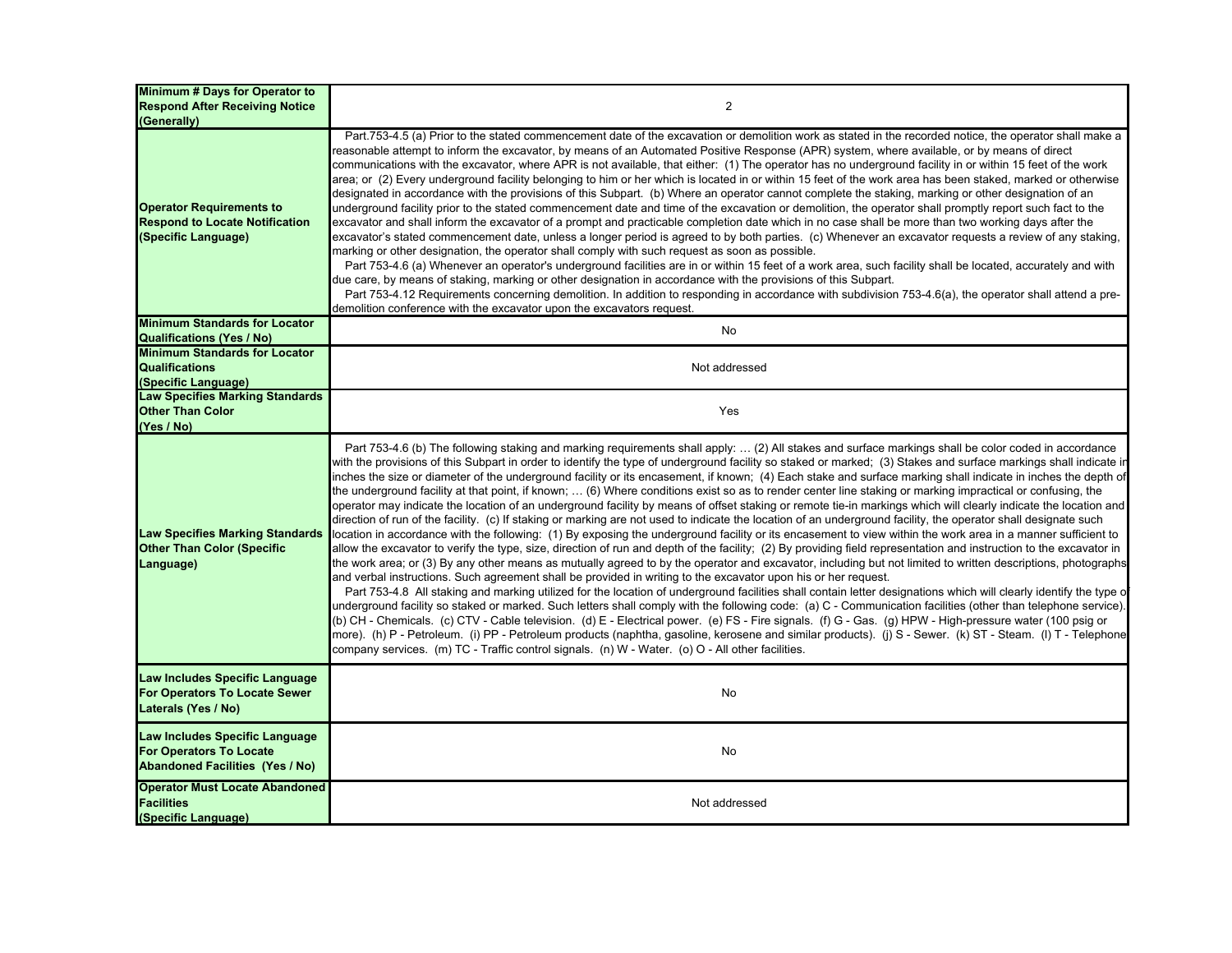| <b>Positive Response Required -</b><br><b>Operator Contact Excavator</b><br>(Yes / No)                                              | Yes                                                                                                                                                                                                                                                                                                                                                                                                                                                                                                                                                                                                                                                                                                                                                                                                                                                                                                                                                                                                                                                                                                                                                                                                        |  |
|-------------------------------------------------------------------------------------------------------------------------------------|------------------------------------------------------------------------------------------------------------------------------------------------------------------------------------------------------------------------------------------------------------------------------------------------------------------------------------------------------------------------------------------------------------------------------------------------------------------------------------------------------------------------------------------------------------------------------------------------------------------------------------------------------------------------------------------------------------------------------------------------------------------------------------------------------------------------------------------------------------------------------------------------------------------------------------------------------------------------------------------------------------------------------------------------------------------------------------------------------------------------------------------------------------------------------------------------------------|--|
| <b>Positive Response Required -</b><br><b>Operator Contact Excavator</b><br>(Specific Language)                                     | Part 753-4.5 (a) Prior to the stated commencement date of the excavation or demolition work as stated in the recorded notice, the operator shall make a<br>reasonable attempt to inform the excavator, by means of an Automated Positive Response (APR) system, where available, or by means of direct<br>communications with the excavator, where APR is not available, that either: (1) The operator has no underground facility in or within 15 feet of the work<br>area; or (2) Every underground facility belonging to him or her which is located in or within 15 feet of the work area has been staked, marked or otherwise<br>designated in accordance with the provisions of this Subpart. (b) Where an operator cannot complete the staking, marking or other designation of an<br>underground facility prior to the stated commencement date and time of the excavation or demolition, the operator shall promptly report such fact to the<br>excavator and shall inform the excavator of a prompt and practicable completion date which in no case shall be more than two working days after the<br>excavator's stated commencement date, unless a longer period is agreed to by both parties. |  |
| <b>Positive Response Required -</b><br><b>Operator Contact One Call Center</b><br>(Yes / No)                                        | <b>No</b>                                                                                                                                                                                                                                                                                                                                                                                                                                                                                                                                                                                                                                                                                                                                                                                                                                                                                                                                                                                                                                                                                                                                                                                                  |  |
| <b>Positive Response Required -</b><br><b>Operator Contact One Call Center</b><br>(Specific Language)                               | Not addressed                                                                                                                                                                                                                                                                                                                                                                                                                                                                                                                                                                                                                                                                                                                                                                                                                                                                                                                                                                                                                                                                                                                                                                                              |  |
| <b>Positive Response - One-Call</b>                                                                                                 | Yes.                                                                                                                                                                                                                                                                                                                                                                                                                                                                                                                                                                                                                                                                                                                                                                                                                                                                                                                                                                                                                                                                                                                                                                                                       |  |
| <b>Automated (Yes / No)</b><br><b>Operator Must Provide One-Call</b>                                                                | (Part 753-4.5 (a))                                                                                                                                                                                                                                                                                                                                                                                                                                                                                                                                                                                                                                                                                                                                                                                                                                                                                                                                                                                                                                                                                                                                                                                         |  |
| <b>Center with Information On</b><br><b>Locations of Buried Facilities (Yes)</b><br>/ No)                                           | No                                                                                                                                                                                                                                                                                                                                                                                                                                                                                                                                                                                                                                                                                                                                                                                                                                                                                                                                                                                                                                                                                                                                                                                                         |  |
| <b>Operator Must Provide One-Call</b><br><b>Center with Information On</b><br>Locations of Buried Facilities<br>(Specific Language) | Not addressed                                                                                                                                                                                                                                                                                                                                                                                                                                                                                                                                                                                                                                                                                                                                                                                                                                                                                                                                                                                                                                                                                                                                                                                              |  |
| <b>Operator Must Update Information</b><br><b>On Locations of Buried Facilities</b><br>(Yes / No)                                   | No                                                                                                                                                                                                                                                                                                                                                                                                                                                                                                                                                                                                                                                                                                                                                                                                                                                                                                                                                                                                                                                                                                                                                                                                         |  |
| <b>Operator Must Update Information</b><br>On Locations of Buried Facilities<br>(Specific Language)                                 | Not addressed                                                                                                                                                                                                                                                                                                                                                                                                                                                                                                                                                                                                                                                                                                                                                                                                                                                                                                                                                                                                                                                                                                                                                                                              |  |
| <b>New Facilities Must Be Locatable</b><br>Electronically<br>(Yes / No)                                                             | No                                                                                                                                                                                                                                                                                                                                                                                                                                                                                                                                                                                                                                                                                                                                                                                                                                                                                                                                                                                                                                                                                                                                                                                                         |  |
| <b>New Facilities Must Be Locatable</b><br><b>Electronically (Specific Language)</b>                                                | Not addressed                                                                                                                                                                                                                                                                                                                                                                                                                                                                                                                                                                                                                                                                                                                                                                                                                                                                                                                                                                                                                                                                                                                                                                                              |  |
| Design Request (Yes / No)                                                                                                           | Yes.<br>(Part 753-4.14)                                                                                                                                                                                                                                                                                                                                                                                                                                                                                                                                                                                                                                                                                                                                                                                                                                                                                                                                                                                                                                                                                                                                                                                    |  |
| <b>One Call, Enforcement, and Reporting</b>                                                                                         |                                                                                                                                                                                                                                                                                                                                                                                                                                                                                                                                                                                                                                                                                                                                                                                                                                                                                                                                                                                                                                                                                                                                                                                                            |  |
| <b>Mandatory One Call Membership</b><br>(Yes / No)                                                                                  | Yes.<br>(Part 753-4.1)                                                                                                                                                                                                                                                                                                                                                                                                                                                                                                                                                                                                                                                                                                                                                                                                                                                                                                                                                                                                                                                                                                                                                                                     |  |
| <b>One Call Membership Exemptions</b><br>(Yes / No)                                                                                 | Yes                                                                                                                                                                                                                                                                                                                                                                                                                                                                                                                                                                                                                                                                                                                                                                                                                                                                                                                                                                                                                                                                                                                                                                                                        |  |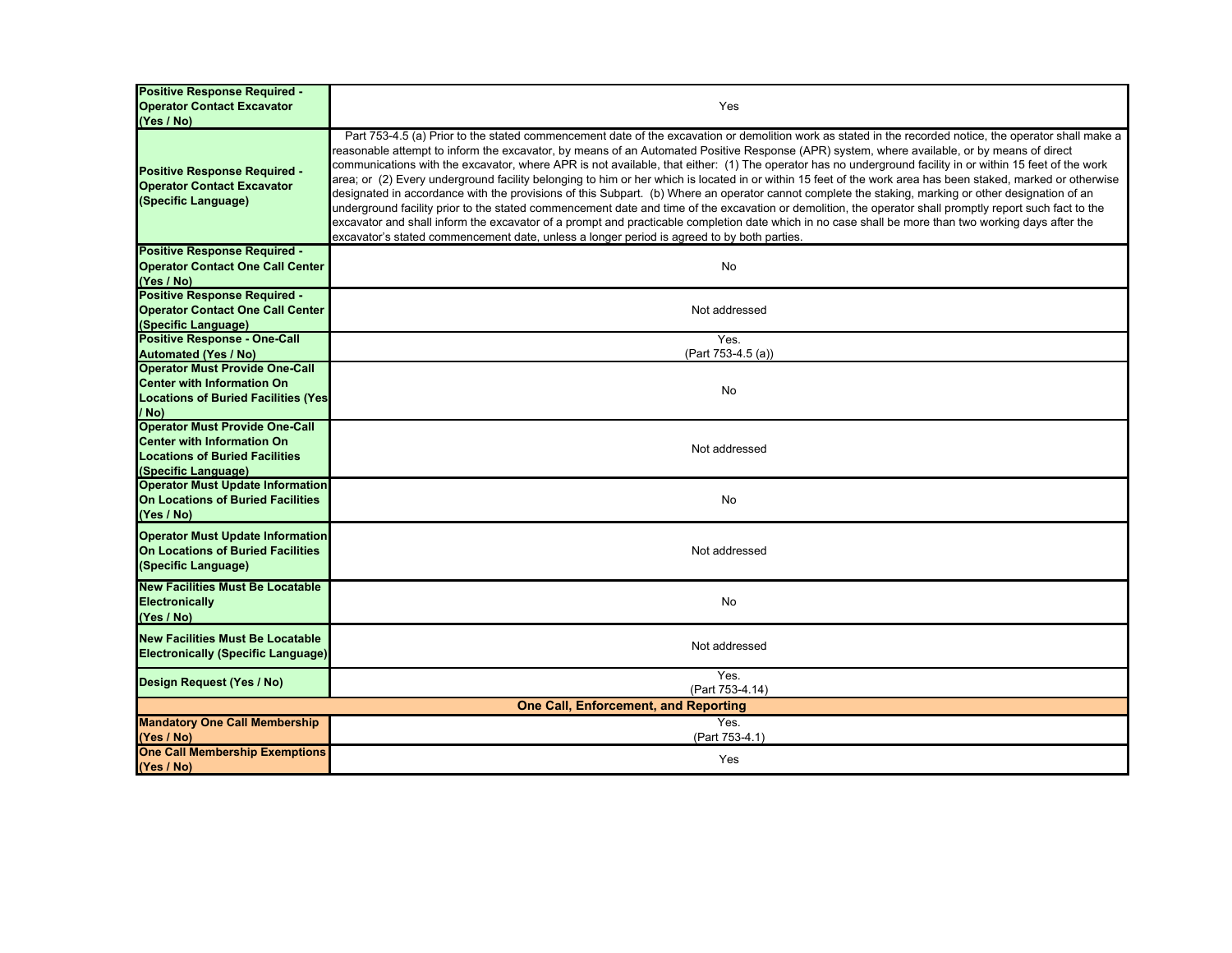| <b>One Call Membership Exemptions</b><br>(Specific Language)  | Part 753-1.2 (q) Operator: Any person who operates an underground facility to furnish any of the following services or materials: electricity, gases, steam<br>liquid petroleum products, telephone or telegraph communications, cable television, sewage removal, traffic control systems, or water.  (v) Underground<br>facility: A facility and its attachments located underground and installed by an operator to furnish its services or materials, including but not limited to,<br>pipelines, conduits, ducts, cables, wires, manholes, vaults, tanks, tunnels and any encasement containing such facilities. Such term shall not include oil and<br>gas production and gathering pipeline systems used primarily to collect oil or gas production from wells.<br>§ 753-4.1 (a) Every operator of an underground facility shall participate in a one-call notification system within whose geographical jurisdiction or<br>boundaries such underground facility is located |
|---------------------------------------------------------------|------------------------------------------------------------------------------------------------------------------------------------------------------------------------------------------------------------------------------------------------------------------------------------------------------------------------------------------------------------------------------------------------------------------------------------------------------------------------------------------------------------------------------------------------------------------------------------------------------------------------------------------------------------------------------------------------------------------------------------------------------------------------------------------------------------------------------------------------------------------------------------------------------------------------------------------------------------------------------------|
| <b>One-Call Law Addresses Board</b>                           |                                                                                                                                                                                                                                                                                                                                                                                                                                                                                                                                                                                                                                                                                                                                                                                                                                                                                                                                                                                    |
| Make-Up (Yes / No)                                            | No                                                                                                                                                                                                                                                                                                                                                                                                                                                                                                                                                                                                                                                                                                                                                                                                                                                                                                                                                                                 |
| <b>One-Call Law Addresses Board</b>                           | Not addressed                                                                                                                                                                                                                                                                                                                                                                                                                                                                                                                                                                                                                                                                                                                                                                                                                                                                                                                                                                      |
| Make-Up (Specific Language)                                   |                                                                                                                                                                                                                                                                                                                                                                                                                                                                                                                                                                                                                                                                                                                                                                                                                                                                                                                                                                                    |
| <b>Separate Body Designated to</b>                            |                                                                                                                                                                                                                                                                                                                                                                                                                                                                                                                                                                                                                                                                                                                                                                                                                                                                                                                                                                                    |
| <b>Advise Enforcement Authority</b>                           | No                                                                                                                                                                                                                                                                                                                                                                                                                                                                                                                                                                                                                                                                                                                                                                                                                                                                                                                                                                                 |
| (Yes / No)                                                    |                                                                                                                                                                                                                                                                                                                                                                                                                                                                                                                                                                                                                                                                                                                                                                                                                                                                                                                                                                                    |
| <b>Separate Body Designated to</b>                            |                                                                                                                                                                                                                                                                                                                                                                                                                                                                                                                                                                                                                                                                                                                                                                                                                                                                                                                                                                                    |
| <b>Advise Enforcement Authority</b>                           | Not addressed                                                                                                                                                                                                                                                                                                                                                                                                                                                                                                                                                                                                                                                                                                                                                                                                                                                                                                                                                                      |
| (Specific Language)                                           |                                                                                                                                                                                                                                                                                                                                                                                                                                                                                                                                                                                                                                                                                                                                                                                                                                                                                                                                                                                    |
| <b>Penalties / Fines Excavators</b>                           | Yes                                                                                                                                                                                                                                                                                                                                                                                                                                                                                                                                                                                                                                                                                                                                                                                                                                                                                                                                                                                |
| (Yes / No)                                                    |                                                                                                                                                                                                                                                                                                                                                                                                                                                                                                                                                                                                                                                                                                                                                                                                                                                                                                                                                                                    |
| <b>Penalties / Fines Excavators</b><br>(Specific Language)    | NY GBS.36 § 765.1. Civil penalties. a. Failure to comply with any provision of this article shall subject an excavator or an operator to a civil penalty of up<br>to two thousand five hundred dollars for the first violation and up to an additional ten thousand dollars for each succeeding violation that occurs within a<br>twelve month period. b. The penalties provided for by this article shall not apply to an excavator who damages an underground facility due to the failure of<br>the operator to comply with any of the provisions of this article nor shall in such instance the excavator be liable for repairs as prescribed in subdivision four<br>of this section.                                                                                                                                                                                                                                                                                           |
| <b>Penalties / Fines Operators</b><br>(Yes / No)              | Yes                                                                                                                                                                                                                                                                                                                                                                                                                                                                                                                                                                                                                                                                                                                                                                                                                                                                                                                                                                                |
| <b>Penalties / Fines Operators</b><br>(Specific Language)     | NY GBS.36 § 765.1. Civil penalties. a. Failure to comply with any provision of this article shall subject an excavator or an operator to a civil penalty of up<br>to two thousand five hundred dollars for the first violation and up to an additional ten thousand dollars for each succeeding violation that occurs within a<br>twelve month period. b. The penalties provided for by this article shall not apply to an excavator who damages an underground facility due to the failure of<br>the operator to comply with any of the provisions of this article nor shall in such instance the excavator be liable for repairs as prescribed in subdivision four<br>of this section.                                                                                                                                                                                                                                                                                           |
| Penalties / Fines Other (Yes / No)                            | No                                                                                                                                                                                                                                                                                                                                                                                                                                                                                                                                                                                                                                                                                                                                                                                                                                                                                                                                                                                 |
| <b>Penalties / Fines Other</b><br>(Specific Language)         | Not addressed                                                                                                                                                                                                                                                                                                                                                                                                                                                                                                                                                                                                                                                                                                                                                                                                                                                                                                                                                                      |
| <b>Enforcement Authority Identified</b>                       | NY Public Service Commission<br>NY GBS.36 § 765.1 (c) An action to recover a penalty under this article may be brought in the supreme court in the judicial district in which the violation<br>was alleged to have occurred which shall be commenced and prosecuted by the attorney general. The public service commission shall, pursuant to section<br>one hundred nineteen-b of the public service law, forward to the attorney general its determination of the amount of the penalty for violations of rules and<br>regulations adopted to implement the requirements of this article. Upon receipt of such determination, the attorney general may commence an action to<br>recover such penalty.                                                                                                                                                                                                                                                                            |
| Damage Investigation Required by                              |                                                                                                                                                                                                                                                                                                                                                                                                                                                                                                                                                                                                                                                                                                                                                                                                                                                                                                                                                                                    |
| <b>Enforcement Authority</b>                                  | No                                                                                                                                                                                                                                                                                                                                                                                                                                                                                                                                                                                                                                                                                                                                                                                                                                                                                                                                                                                 |
| (Yes / No)                                                    |                                                                                                                                                                                                                                                                                                                                                                                                                                                                                                                                                                                                                                                                                                                                                                                                                                                                                                                                                                                    |
| <b>Mandatory Reporting of</b>                                 |                                                                                                                                                                                                                                                                                                                                                                                                                                                                                                                                                                                                                                                                                                                                                                                                                                                                                                                                                                                    |
| <b>Excavation Damage by All Utility</b>                       | No                                                                                                                                                                                                                                                                                                                                                                                                                                                                                                                                                                                                                                                                                                                                                                                                                                                                                                                                                                                 |
| <b>Owners to State Entity or</b>                              |                                                                                                                                                                                                                                                                                                                                                                                                                                                                                                                                                                                                                                                                                                                                                                                                                                                                                                                                                                                    |
| Department (Yes / No)                                         |                                                                                                                                                                                                                                                                                                                                                                                                                                                                                                                                                                                                                                                                                                                                                                                                                                                                                                                                                                                    |
| <b>Mandatory Reporting by</b>                                 |                                                                                                                                                                                                                                                                                                                                                                                                                                                                                                                                                                                                                                                                                                                                                                                                                                                                                                                                                                                    |
| <b>Excavators to State Entity or</b><br>Department (Yes / No) | No                                                                                                                                                                                                                                                                                                                                                                                                                                                                                                                                                                                                                                                                                                                                                                                                                                                                                                                                                                                 |